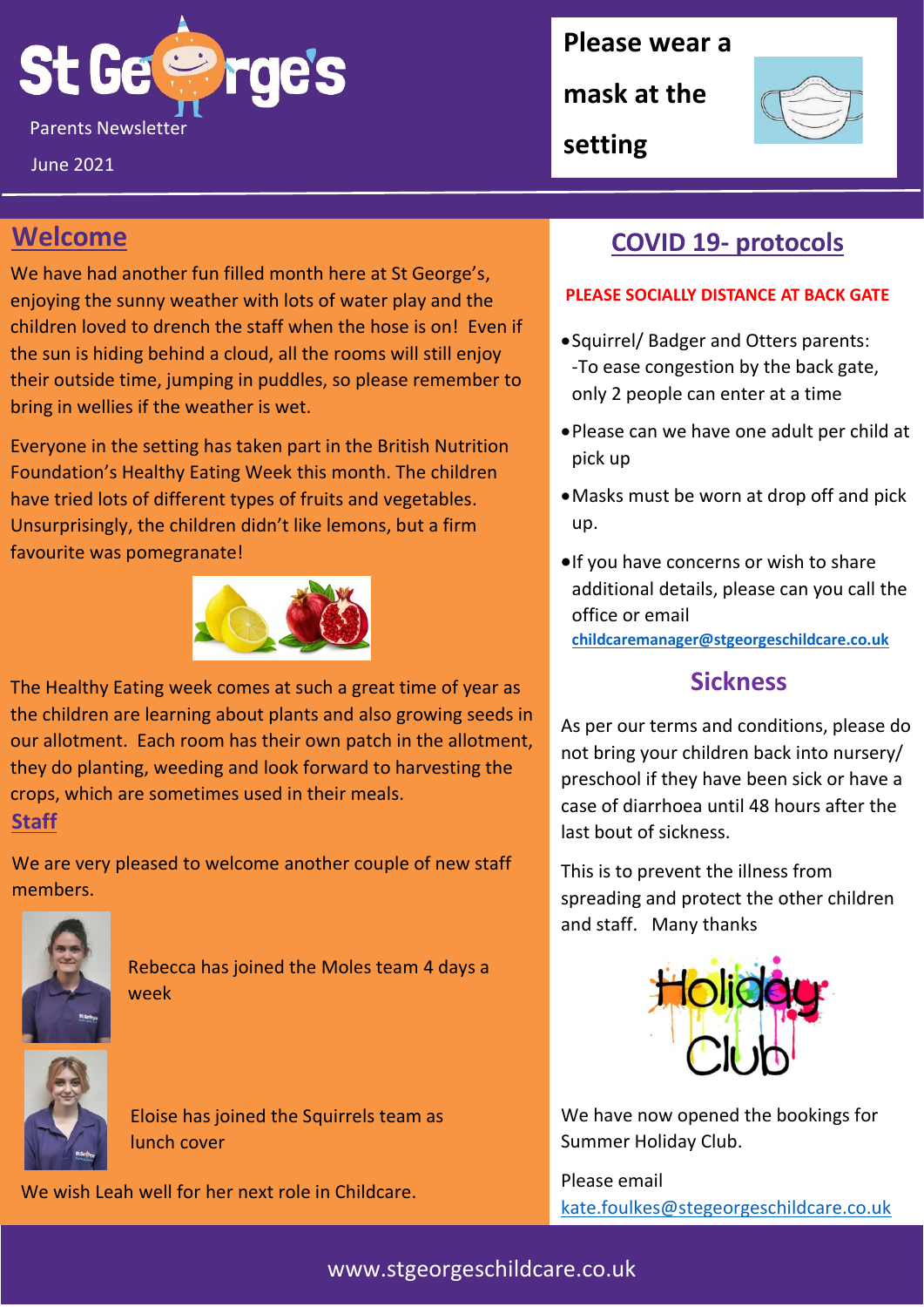# Fundraising

## **Staff Fundraising**



Andrew, Chanelle, Ellie, Ellis, Esther, Leah, Lucy, Katie and Paige, who all work with the wonderful children at St George's, are taking part in the Inflatable 5K Obstacle Course at Brands Hatch on Saturday 31st July.

They wanted to take part in a fun challenge with their colleagues and raise money for new toys and equipment for all the children at St George's to enjoy. If you would like to sponsor the team, please visit [https://uk.virginmoneygiving.com/Team/TeamStGeorges1.](https://uk.virginmoneygiving.com/Team/TeamStGeorges1)

#### **CANCELLATION OF SUMMER FAIR ON SATURDAY 10TH JULY**

Hopefully, you will have received a communication notifying you that sadly we have had to cancel the Summer Fair, following the recent government announcement advising that current COVID-19 restrictions would not be lifted on June  $21^{st}$ , as hoped, but have been extended until 19<sup>th</sup> July. We are deeply saddened by this news but inevitably the safety of everyone is paramount and we will, hopefully, be able to re-arrange another fair later in the year.

The main reason we love putting on fairs and events is the chance it gives us to engage and socialise with children, parents, staff and supporters of St George's, obviously we aim to raise much needed funds too! If we were to try and put on a socially distanced event with only 30 people allowed outside at one time, this just would not work and therefore we have decided to wait until things get back to some sort of normal before planning any further events. We would like to thank everyone who has offered to help at the fair and hopefully we will be able to take up your kind offers at the next event.

The raffle is still going ahead but will be drawn at St George's on Monday  $12<sup>th</sup>$  July, rather than on Saturday  $10<sup>th</sup>$  July as stated on the tickets. Hopefully you have received your raffle tickets that were sent home with your children recently and will endeavour to support the raffle and purchase some tickets. We have some wonderful prizes for the raffle as follows :-

> **st Prize - £100 Cash nd Prize – Luxury Hamper rd Prize – Iphone 7, 32GB (refurbished and boxed) th Prize – Clue Cracker Escape Room Experience for 6 th Prize – Iphone 7, 32GB (refurbished and boxed) th Prize – Case of Wine th Prize - Pizza for 6 at The Shuffle House th Prize - Burgers & Drink for 4 at St John's Yard th Prize - Bottle Champagne th Prize - £30 Fenwick Voucher th Prize - £10 Cheese Shop Voucher th Prize - Paradise Park Tickets for 2**





| Little<br><b>Dragons last</b><br>day of term                  | Wednesday<br>21 <sup>st</sup> July  |
|---------------------------------------------------------------|-------------------------------------|
| Last day of<br>funding                                        | Wednesday<br>21 <sup>st</sup> July  |
| <b>Holiday Club</b><br>starts                                 | 22 <sup>nd</sup> July               |
| <b>August Bank</b><br>holiday St<br>George's<br><b>CLOSED</b> | Monday<br>30 <sup>th</sup> August   |
| <b>Holiday Club</b><br>finishes                               | 1 <sup>st</sup><br>September        |
| Little<br><b>Dragons first</b><br>day back                    | Monday 6 <sup>th</sup><br>September |

## **Review Us**

[St George's Childcare, 7 Chilston Road,](https://www.daynurseries.co.uk/daynursery.cfm/searchazref/50001050GEOA/rcsid/1001#submit-review-tab)  [Tunbridge Wells, Kent TN4 9LP](https://www.daynurseries.co.uk/daynursery.cfm/searchazref/50001050GEOA/rcsid/1001#submit-review-tab)  [\(daynurseries.co.uk\)](https://www.daynurseries.co.uk/daynursery.cfm/searchazref/50001050GEOA/rcsid/1001#submit-review-tab)

[https://g.page/StGeorgesChildcare/](https://g.page/StGeorgesChildcare/review) [review](https://g.page/StGeorgesChildcare/review)

[https://business.facebook.com/pg/S](https://business.facebook.com/pg/StGeorgesChildcare/reviews/?ref=page_internal) [tGeorgesChildcare/reviews/?ref=pa](https://business.facebook.com/pg/StGeorgesChildcare/reviews/?ref=page_internal) [ge\\_internal](https://business.facebook.com/pg/StGeorgesChildcare/reviews/?ref=page_internal)

## **Facebook**



Visit St George's Facebook page to see the fun activities that the children and staff enjoy!

[www.facebook.com/StGeorgesChildcare](http://www.facebook.com/StGeorgesChildcare)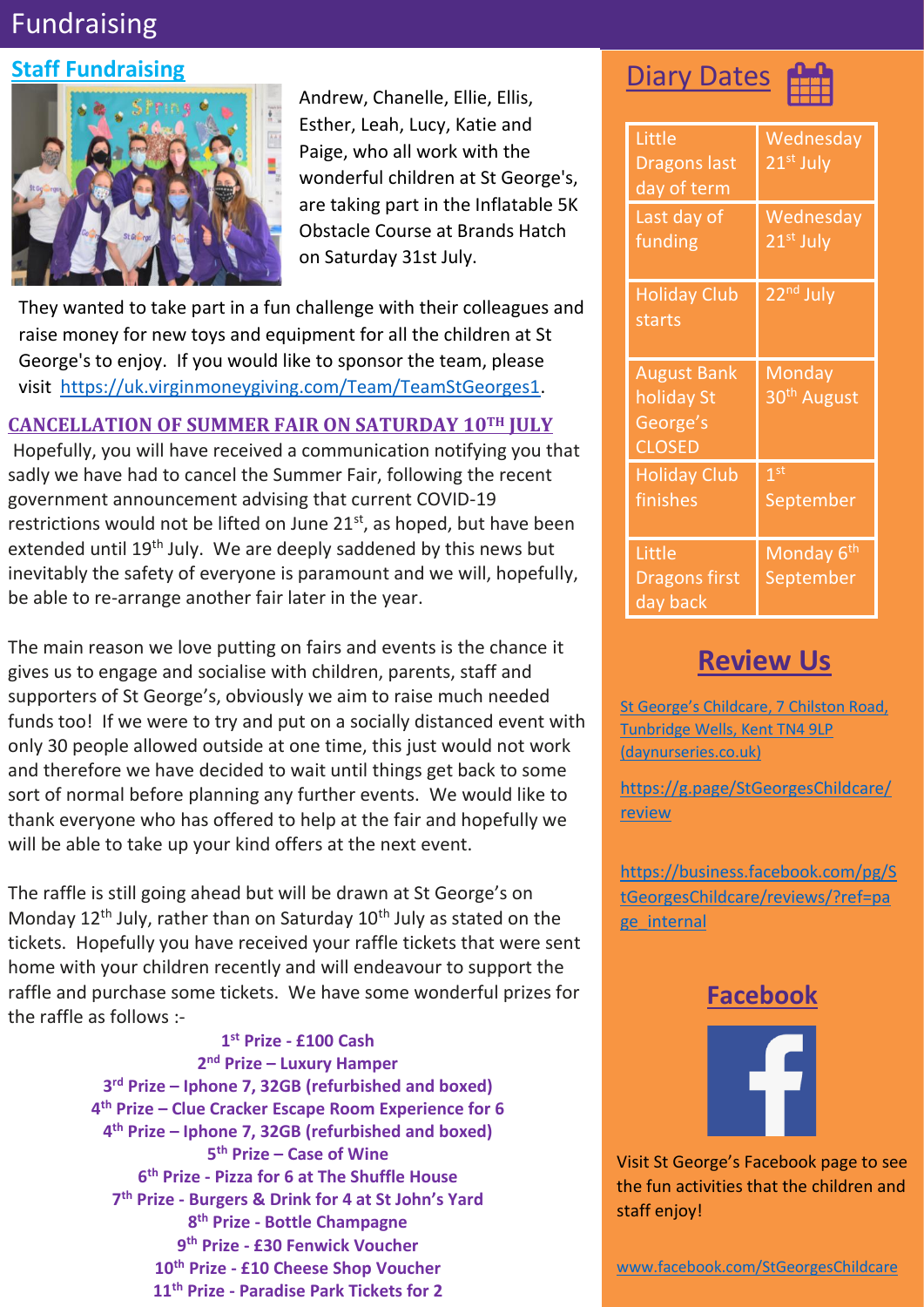

Squirrels have been focusing on their Under the Sea theme this month, this is part of the development to decorate their nappy room.

The children have really enjoyed using their creative skills with a wide range of craft materials to create different sea creatures. This has helped to inspire conversations and new words from the children whilst extending their expressive arts and design skills.

# Squirrels **Hedgehogs**

This month Hedgehogs have enjoyed learning about their new theme 'Under The Sea'. The children have loved exploring different textures when making their sea creatures, for example using crushed cheerios for the shell of a crab! We have also had lots of fun decorating our room for this theme, we have hung seaweed (various materials) from the ceiling and added fish, boats and a submarine! The children have enjoyed sea themed water play and have even been getting in with the 'fish' to cool down!

We have welcomed some new Squirrels who have settled brilliantly and have said goodbye to some friends who have now moved to Moles.





# After School Club

The After School Club welcomed Claremont and St Peter's school children back to St George's.

Their theme for the last few weeks of the Summer term is 'Summer of Sunflowers'.

The children have grown plants and painted many pictures for our wall display. They have also tried to copy Vincent Van Gogh's famous sunflower painting.





hot.

Moles



Moles have been preparing for Summer with lots of different crafts for our summer board. They've made lots of pictures of octopuses, fish, lollies, and butterflies.

One of the craft activities the children have taken part is adding paint to a plastic wallet and moving the paint around to make a picture, the textures are fun to play with.

They've made flags to support the Euro Football 2020, and had lots of activities with water when it has been lovely and

Parents Newsletter June 2021 and the United States of the United States of the United States of the United States of the United States of the United States of the United States of the United States of the United States of